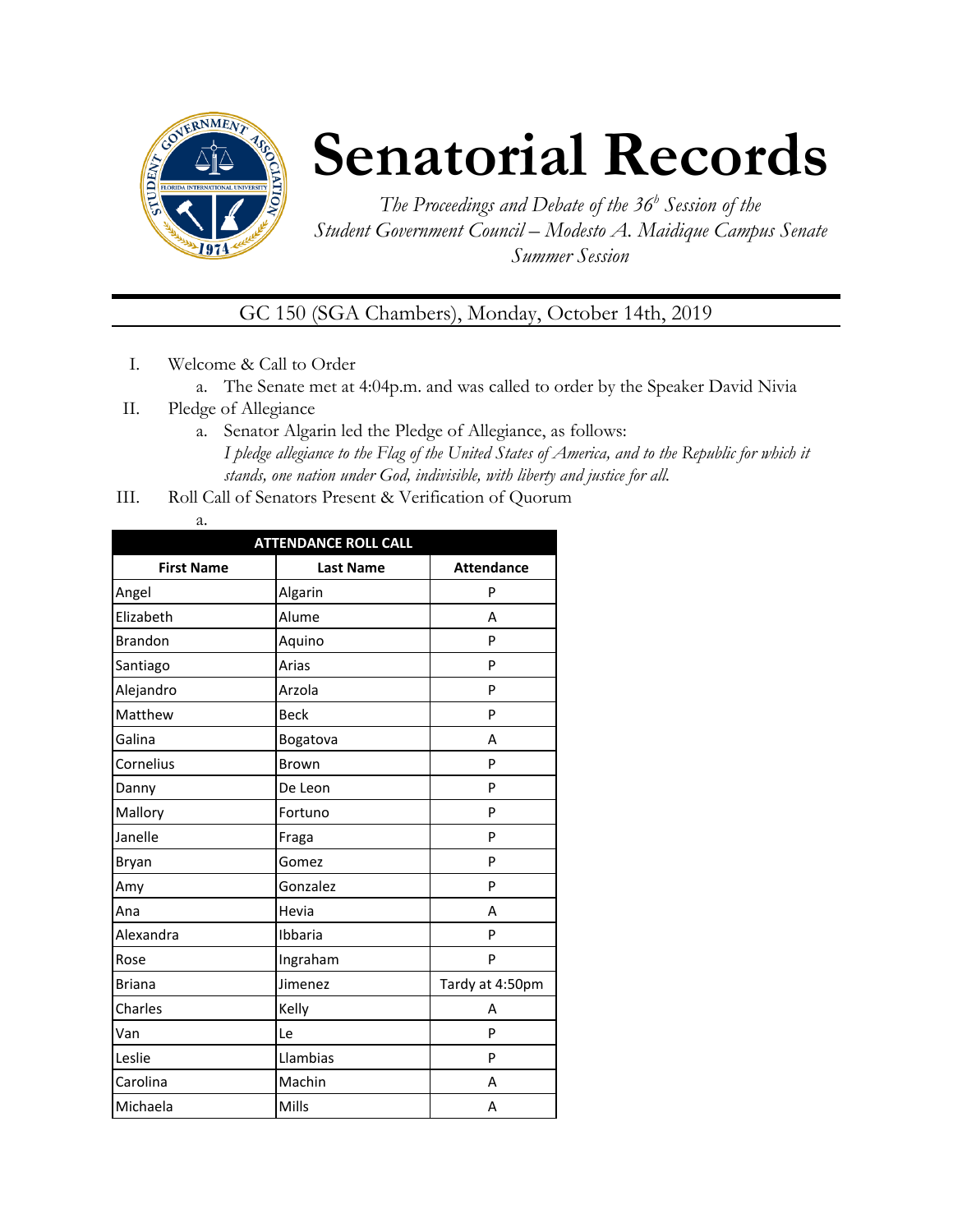| Kiara                   | Mohammad      | P                  |
|-------------------------|---------------|--------------------|
| Angelica                | Moncada       | P                  |
| Cameron                 | Moody         | A                  |
| Marko                   | Nikitovic     | А                  |
| David                   | Nivia         | P                  |
| Karla                   | Perez         | P                  |
| Christian               | Perez         | P                  |
| Gabriella               | Ponce         | P                  |
| Zackrey                 | Powers        | P                  |
| Shahnwaz                | Rafi          | P                  |
| Maryam                  | Rafieifar     | P                  |
| Molly                   | Schantz       | P                  |
| Jonathan                | Soufia        | P                  |
| Elizabeth               | Vazquez       | А                  |
| Sophia                  | Viterri       | P                  |
| <b>VACANT</b>           | <b>VACANT</b> |                    |
| <b>SENATE SEATS</b>     | 38            |                    |
| <b>VACANT SEATS</b>     | 1             | <b>QUORUM</b>      |
| <b>SENATORS PRESENT</b> | 28            | <b>ESTABLISHED</b> |
| <b>AMT FOR QUORUM</b>   | 19            |                    |

b. The roll was called and Quorum was verified with 28 Senators present.

- IV. Approval of the Minutes from October 7th, 2019
	- a. Senator Ingraham moves to approve the minutes from October 7th. Senator Fraga seconds. Motion passes.
- V. Adoption of the Agenda
	- a. Senator Arzola moves to adopt the agenda. Senator Gonzalez seconds. Motion passes.
- VI. Invited Speakers
	- a. Beyond The Major Luisana
	- b. CSO Representative
- VII. Committee Reports
	- a. Finance Committee
		- i. One appropriation pending which we will be discussing today
		- ii. If you have any questions, please contact sga.financecom@gmail.com
	- b. Rules, Legislation, and Judiciary Committee
		- i. A legislation to be presented to the senate
		- ii. If you have any questions, please contact sga.rljcommittee@gmail.com
	- c. Operational Review Committee
		- i. Began last week sending emails to Model UN and
		- ii. If you have any questions, please contact fiusga.orc@gmail.com
	- d. Internal Affairs Committee
		- i. Please continue to clock in and complete your hours.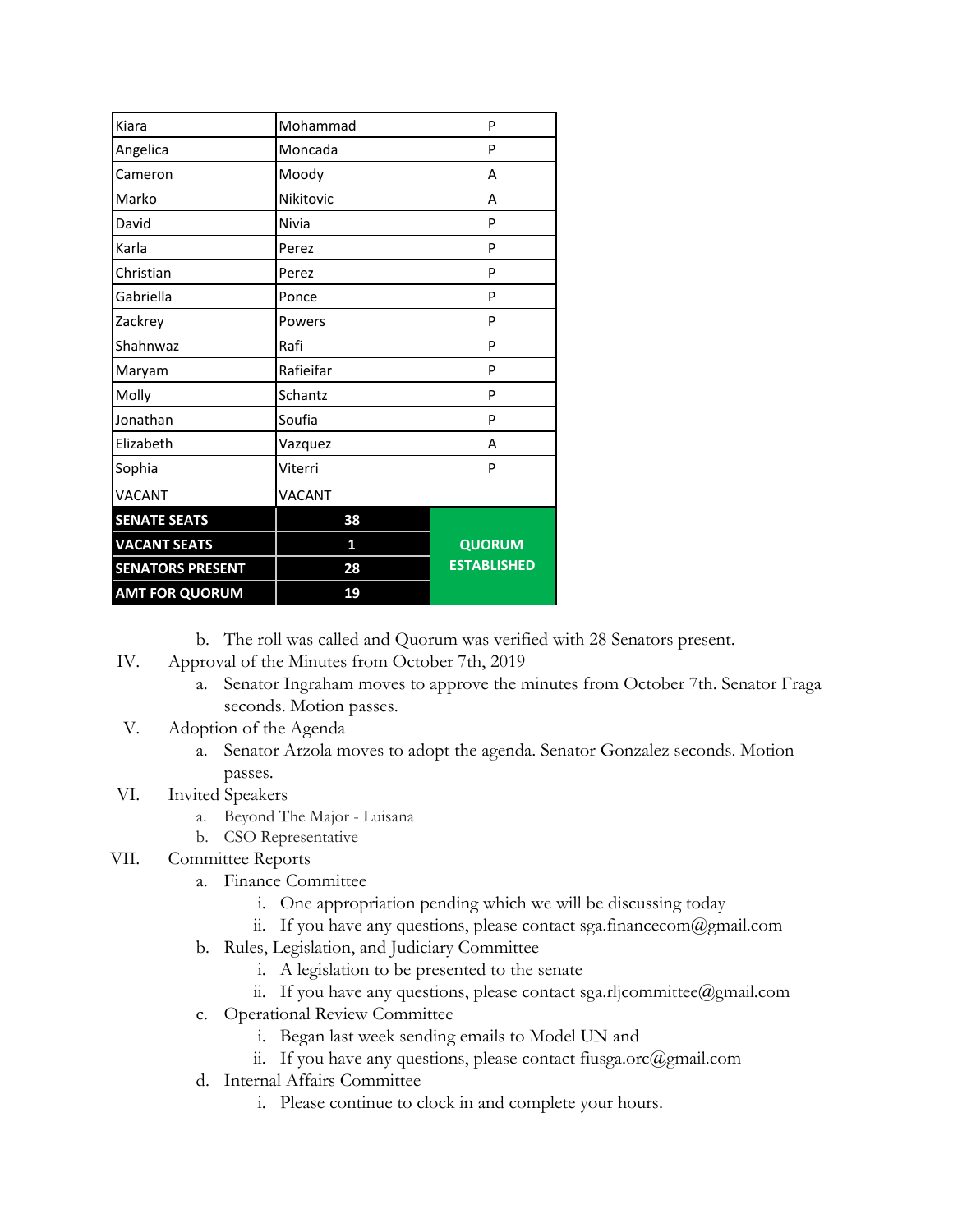- ii. Begin the work on how our structure would look in the future
- iii. If you have any questions, please contact sgainternal@fiu.edu
- e. Student Advocacy Committee
	- i. No report
	- ii. If you have any questions, please contact sgaadvocacy@fiu.edu
- f. Graduate and Professional Students Committee
	- i. Sent out audit form
	- ii. Collab with preparing a student advisor code of conduct
	- iii. If you have any questions, please contact GPSC@fiu.edu
- VIII. Executive Board Reports
	- a. Speaker of the Senate
		- i. Follow, tag alumni @fiuyoungalumni and post
		- ii. Composite Photos: Monday, October 28 from 7:00-9:00 pm in the SGA Office, Tuesday October 29th from 11:00-2:00pm & Thursday, October 31 from  $6:00 \text{ pm} - 9:00 \text{ pm}$
		- iii. Congress reminder Oct. 21st, 2019
			- 1. [https://docs.google.com/forms/d/e/1FAIpQLSfBiYhtV-nZ3dX5G](https://docs.google.com/forms/d/e/1FAIpQLSfBiYhtV-nZ3dX5GgMgxFsQWwUDJI0VnqRJUArN-STQ-VYSPQ/viewform?usp=sf_link) [gMgxFsQWwUDJI0VnqRJUArN-STQ-VYSPQ/viewform?usp=sf\\_l](https://docs.google.com/forms/d/e/1FAIpQLSfBiYhtV-nZ3dX5GgMgxFsQWwUDJI0VnqRJUArN-STQ-VYSPQ/viewform?usp=sf_link) [ink](https://docs.google.com/forms/d/e/1FAIpQLSfBiYhtV-nZ3dX5GgMgxFsQWwUDJI0VnqRJUArN-STQ-VYSPQ/viewform?usp=sf_link)
			- 2. 3:30 Pm Bus or Car
		- iv. Senators: Add on the "Meet your SGA" PowerPoint your slide with the platform that you ran on and add your picture.
			- 1. [https://docs.google.com/presentation/d/10j1RlBlyYWllE1eHh7n1](https://docs.google.com/presentation/d/10j1RlBlyYWllE1eHh7n1WXtnD0fdXyhT/edit#slide=id.g33dc21de56_0_5) [WXtnD0fdXyhT/edit#slide=id.g33dc21de56\\_0\\_5](https://docs.google.com/presentation/d/10j1RlBlyYWllE1eHh7n1WXtnD0fdXyhT/edit#slide=id.g33dc21de56_0_5)
		- v. Amy Homecoming Queen
		- vi. Christian Perez's Birthday
		- vii. If you have any questions, please email sgaspeaker@fiu.edu
	- b. Speaker Pro Tempore
		- i. Working with SGC-BBC
		- ii. If you have any questions, please email sgaprotemp@fiu.edu
	- c. President Rosell
		- i. If you have any questions, please email sgapres $@$ fiu.edu
	- d. Vice President Ojeda
		- i. Moving forward with the next Panther Block party this Saturday from 3-6pm. International themed
		- ii. Recharge preview event on October 24th at 8th street campus kitchen. We need volunteers for the event.
		- iii. If you have any questions, please email sgavp $\omega$ fiu.edu
	- e. Comptroller
		- i. Have the current total amount for the line items
		- ii. If you have any questions, please email sgacomptrol $@$ fiu.edu
	- f. Chief Justice
		- i. We filled in our last seat last week.
		- ii. If you have any questions, please email [sgajud@fiu.edu](mailto:sgajud@fiu.edu)
	- IX. Special Orders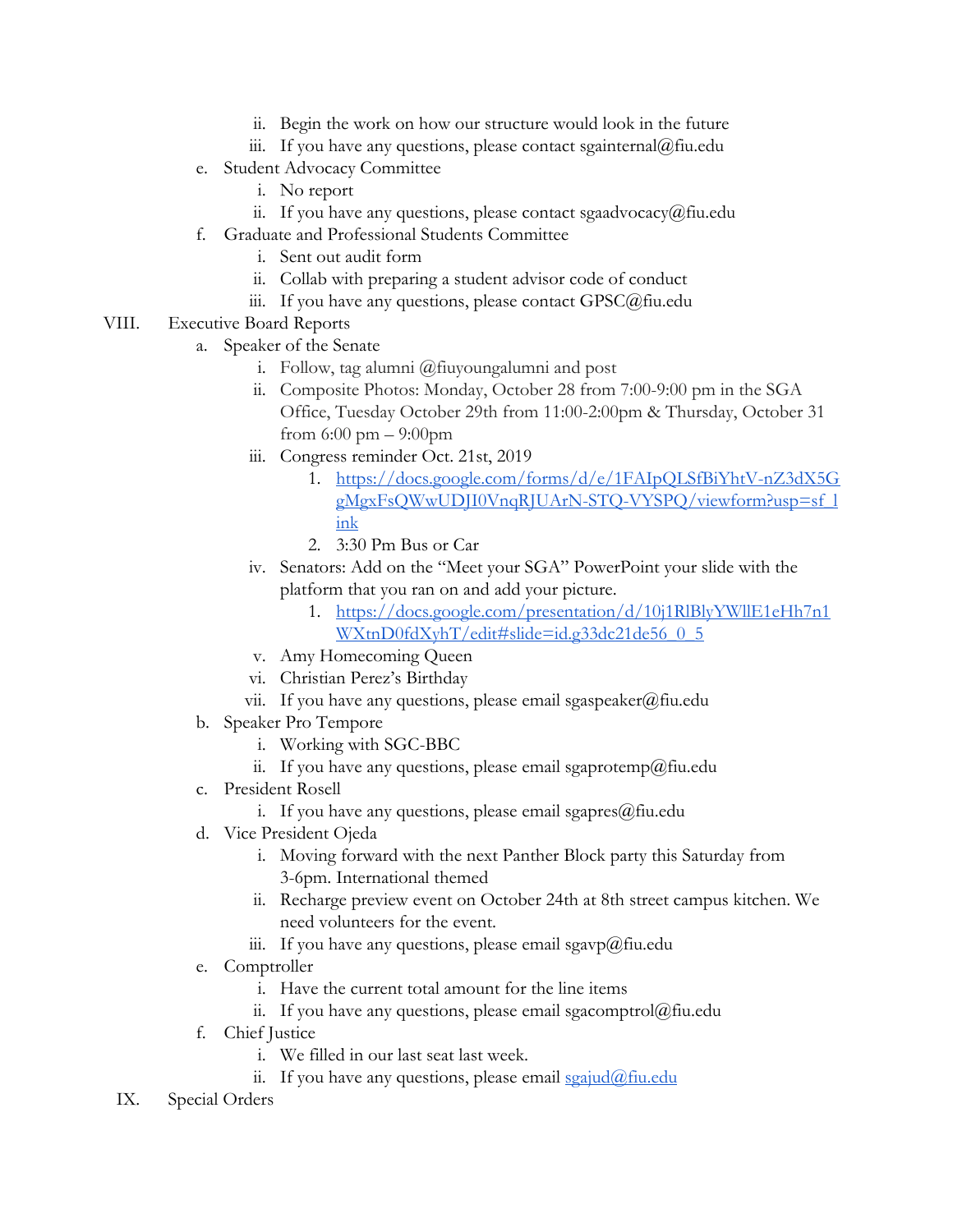- a. There were none.
- X. Vetoed Legislation
	- a. There were none.
- XI. Second Readings
	- a. There were none.
- XII. Unfinished Business

a.

XIII. New Business

*Point of Personal Privilege for Senator Arzola at 4:54pm; Returned at 5:12pm*

- a. BBC Bill Presentation
- b. SR3603—A RESOLUTION TO SUPPORT THE ADDITION OF LIGHTS ON THE MODESTO A. MAIDIQUE CAMPUS
	- i. Senator Aquino moves to bypass second reading. Senator Fraga seconds. Motion passes.
	- ii. Senator Algarin moves to go into voting procedure. Senator Fraga seconds. Motion passes.
		- 1.

| <b>VOTE ON</b>    |                  |                   |      |               |  |
|-------------------|------------------|-------------------|------|---------------|--|
| <b>First Name</b> | <b>Last Name</b> | <b>Attendance</b> | Vote | <b>REASON</b> |  |
| Angel             | Algarin          | P                 | Υ    |               |  |
| Elizabeth         | Alume            | Α                 |      |               |  |
| <b>Brandon</b>    | Aquino           | P                 | Υ    |               |  |
| Santiago          | Arias            | P                 | Υ    |               |  |
| Alejandro         | Arzola           | P                 |      |               |  |
| Matthew           | <b>Beck</b>      | P                 | Υ    |               |  |
| Galina            | Bogatova         | A                 |      |               |  |
| Cornelius         | Brown            | P                 | Υ    |               |  |
| Danny             | De Leon          | $\mathsf{P}$      | Υ    |               |  |
| Mallory           | Fortuno          | P                 | Υ    |               |  |
| Janelle           | Fraga            | P                 | Υ    |               |  |
| Bryan             | Gomez            | P                 | Υ    |               |  |
| Amy               | Gonzalez         | P                 | Υ    |               |  |
| Ana               | Hevia            | A                 |      |               |  |
| Alexandra         | Ibbaria          | P                 | Υ    |               |  |
| Rose              | Ingraham         | P                 | Υ    |               |  |
| <b>Briana</b>     | Jimenez          | P                 | Υ    |               |  |
| Charles           | Kelly            | A                 |      |               |  |
| Van               | Le               | $\sf P$           | Υ    |               |  |
| Leslie            | Llambias         | P                 | Υ    |               |  |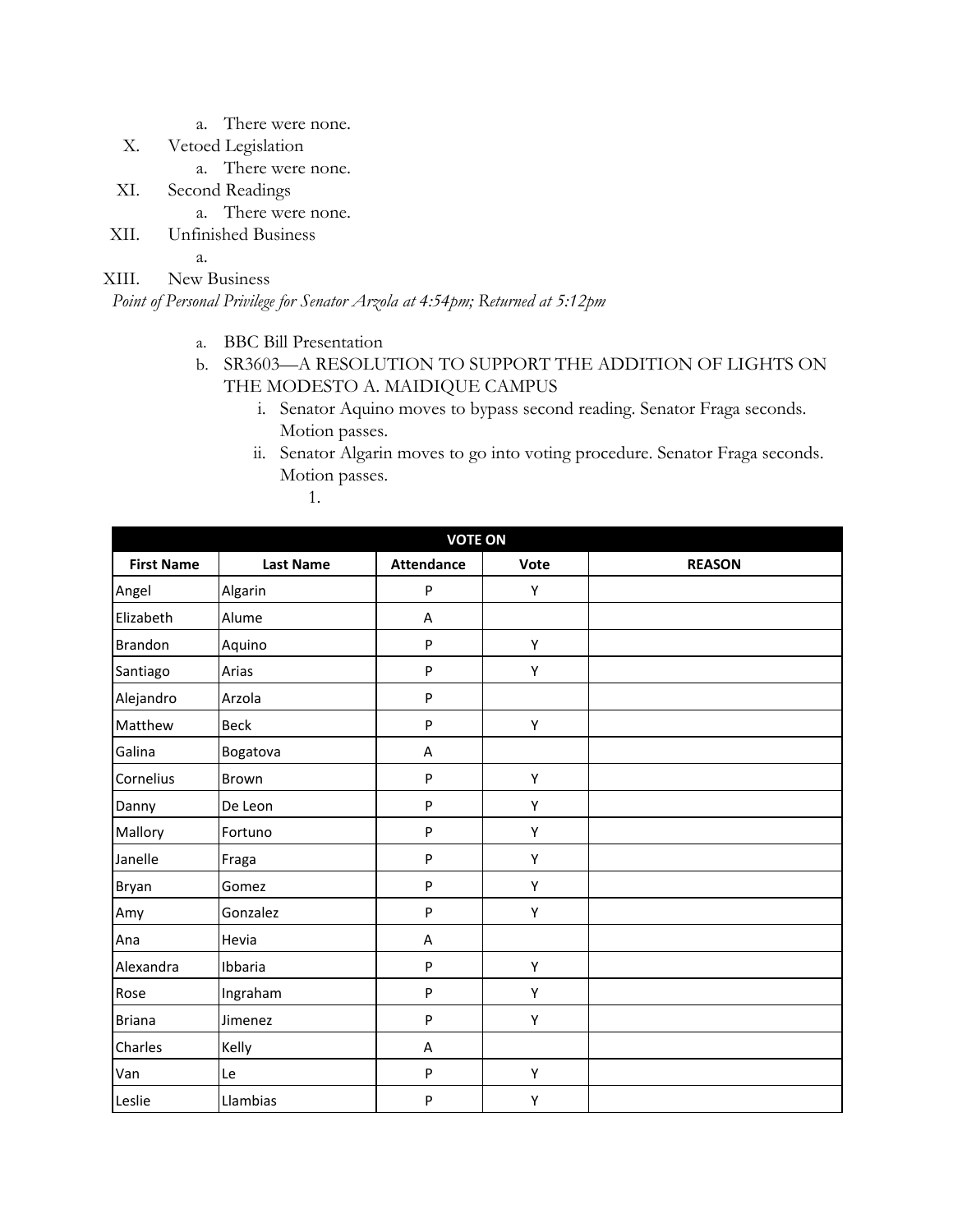| Carolina      | Machin                    | A              |             |             |
|---------------|---------------------------|----------------|-------------|-------------|
| Michaela      | Mills                     | A              |             |             |
| Kiara         | Mohammad                  | P              | Υ           |             |
| Angelica      | Moncada                   | P              | Υ           |             |
| Cameron       | Moody                     | A              |             |             |
| Marko         | Nikitovic                 | A              |             |             |
| David         | Nivia                     | P              | Υ           |             |
| Karla         | Perez                     | P              | Υ           |             |
| Christian     | Perez                     | P              | Υ           |             |
| Gabriella     | Ponce                     | P              | Υ           |             |
| Zackrey       | Powers                    | P              | Υ           |             |
| Shahnwaz      | Rafi                      | P              | Υ           |             |
| Maryam        | Rafieifar                 | P              | Υ           |             |
| Molly         | Schantz                   | $\mathsf{P}$   | Υ           |             |
| Jonathan      | Soufia                    | P              | Υ           |             |
| Elizabeth     | Vazquez                   | A              |             |             |
| Sophia        | Viterri                   | $\mathsf{P}$   | Υ           |             |
| <b>VACANT</b> | VACANT                    |                |             |             |
|               |                           | YAY            | 27          |             |
|               | <b>QUORUM ESTABLISHED</b> | <b>NAY</b>     | $\mathbf 0$ | <b>PASS</b> |
|               |                           | <b>ABSTAIN</b> | $\mathbf 0$ |             |

2. Passed with 27-0-0

c. Confirmations

i. Deputy Elections Commissioner

- 1. Teyona Byers
	- a. Presentation
		- b. Question and Answer Period
			- i. Senator Algarin moves to close question and answer period. Senator Brown seconds. Motion passes.
		- c. Senator Arzola moves to go into voting procedure. Senator Fraga seconds. Motion passes.

| <b>VOTE ON</b>    |                  |                   |      |                              |  |
|-------------------|------------------|-------------------|------|------------------------------|--|
| <b>First Name</b> | <b>Last Name</b> | <b>Attendance</b> | Vote | <b>REASON</b>                |  |
| Angel             | Algarin          | P                 |      |                              |  |
| Elizabeth         | Alume            | Α                 |      |                              |  |
| <b>Brandon</b>    | Aquino           | P                 |      |                              |  |
| Santiago          | Arias            | P                 |      |                              |  |
| Alejandro         | Arzola           | P                 | Α    | Not present for presentation |  |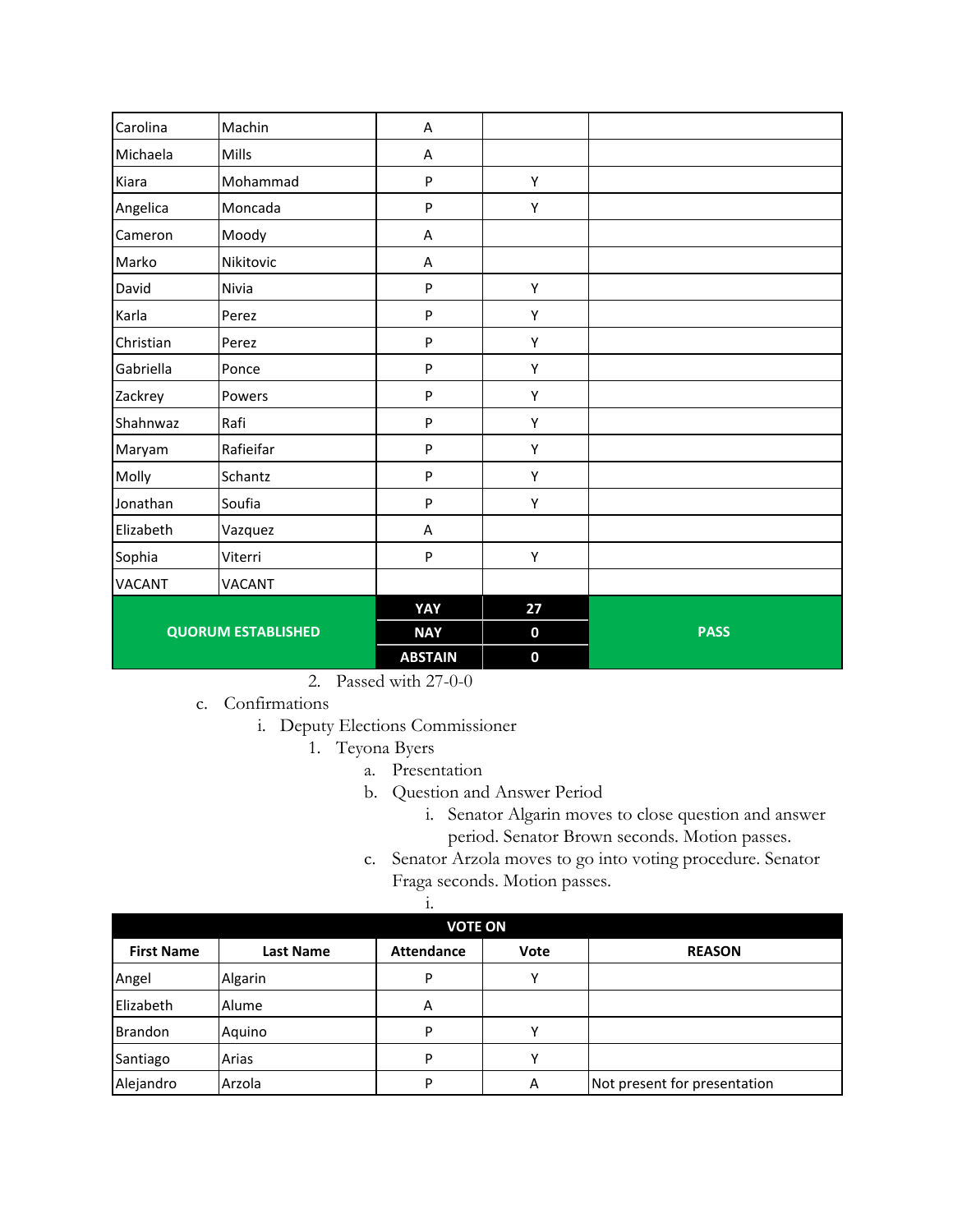| Matthew       | Beck                      | P              | Υ            |             |
|---------------|---------------------------|----------------|--------------|-------------|
| Galina        | Bogatova                  | A              |              |             |
| Cornelius     | Brown                     | P              | Υ            |             |
| Danny         | De Leon                   | P              | Υ            |             |
| Mallory       | Fortuno                   | P              | Υ            |             |
| Janelle       | Fraga                     | P              | Υ            |             |
| Bryan         | Gomez                     | P              | Υ            |             |
| Amy           | Gonzalez                  | P              | Υ            |             |
| Ana           | Hevia                     | A              |              |             |
| Alexandra     | Ibbaria                   | P              | Υ            |             |
| Rose          | Ingraham                  | P              | Υ            |             |
| <b>Briana</b> | Jimenez                   | ${\sf P}$      | Υ            |             |
| Charles       | Kelly                     | A              |              |             |
| Van           | Le                        | P              | Υ            |             |
| Leslie        | Llambias                  | P              | Υ            |             |
| Carolina      | Machin                    | A              |              |             |
| Michaela      | Mills                     | A              |              |             |
| Kiara         | Mohammad                  | ${\sf P}$      | Υ            |             |
| Angelica      | Moncada                   | P              | Υ            |             |
| Cameron       | Moody                     | A              |              |             |
| Marko         | Nikitovic                 | A              |              |             |
| David         | Nivia                     | ${\sf P}$      | Υ            |             |
| Karla         | Perez                     | P              | Υ            |             |
| Christian     | Perez                     | P              | Υ            |             |
| Gabriella     | Ponce                     | P              | Υ            |             |
| Zackrey       | Powers                    | P              | Υ            |             |
| Shahnwaz      | Rafi                      | P              | Υ            |             |
| Maryam        | Rafieifar                 | P              | Υ            |             |
| Molly         | Schantz                   | ${\sf P}$      | Υ            |             |
| Jonathan      | Soufia                    | ${\sf P}$      | Υ            |             |
| Elizabeth     | Vazquez                   | $\sf A$        |              |             |
| Sophia        | Viterri                   | P              | Υ            |             |
| VACANT        | VACANT                    |                |              |             |
|               |                           | YAY            | 27           |             |
|               | <b>QUORUM ESTABLISHED</b> | <b>NAY</b>     | $\pmb{0}$    | <b>PASS</b> |
|               |                           | <b>ABSTAIN</b> | $\mathbf{1}$ |             |

ii. Confirmed with 27-0-1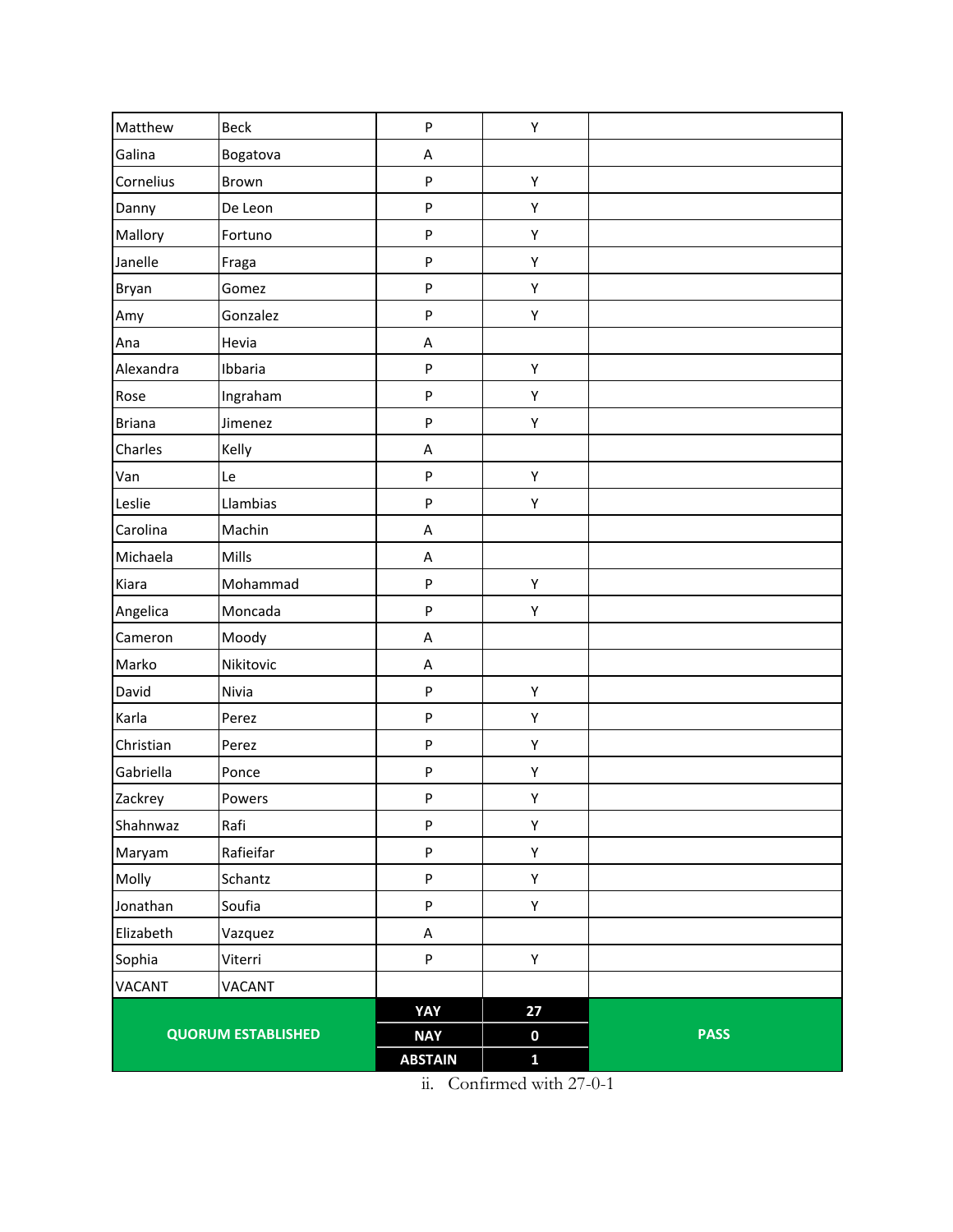Vote to go into voting procedure after all candidates have presented

| <b>VOTE ON</b>    |                  |                   |           |               |  |
|-------------------|------------------|-------------------|-----------|---------------|--|
| <b>First Name</b> | <b>Last Name</b> | <b>Attendance</b> | Vote      | <b>REASON</b> |  |
| Angel             | Algarin          | P                 | N         |               |  |
| Elizabeth         | Alume            | A                 |           |               |  |
| <b>Brandon</b>    | Aquino           | P                 | ${\sf N}$ |               |  |
| Santiago          | Arias            | P                 | N         |               |  |
| Alejandro         | Arzola           | P                 | N         |               |  |
| Matthew           | <b>Beck</b>      | P                 | ${\sf N}$ |               |  |
| Galina            | Bogatova         | A                 |           |               |  |
| Cornelius         | Brown            | P                 | ${\sf N}$ |               |  |
| Danny             | De Leon          | P                 | N         |               |  |
| Mallory           | Fortuno          | P                 | N         |               |  |
| Janelle           | Fraga            | P                 | ${\sf N}$ |               |  |
| Bryan             | Gomez            | P                 | N         |               |  |
| Amy               | Gonzalez         | P                 | N         |               |  |
| Ana               | Hevia            | A                 |           |               |  |
| Alexandra         | Ibbaria          | P                 | ${\sf N}$ |               |  |
| Rose              | Ingraham         | P                 | ${\sf N}$ |               |  |
| <b>Briana</b>     | Jimenez          | P                 | N         |               |  |
| Charles           | Kelly            | A                 |           |               |  |
| Van               | Le               | P                 | N         |               |  |
| Leslie            | Llambias         | P                 | ${\sf N}$ |               |  |
| Carolina          | Machin           | A                 |           |               |  |
| Michaela          | Mills            | A                 |           |               |  |
| Kiara             | Mohammad         | P                 | N         |               |  |
| Angelica          | Moncada          | P                 | ${\sf N}$ |               |  |
| Cameron           | Moody            | A                 |           |               |  |
| Marko             | Nikitovic        | A                 |           |               |  |
| David             | Nivia            | P                 | N         |               |  |
| Karla             | Perez            | P                 | N         |               |  |
| Christian         | Perez            | P                 | ${\sf N}$ |               |  |
| Gabriella         | Ponce            | P                 | ${\sf N}$ |               |  |
| Zackrey           | Powers           | P                 | Υ         |               |  |
| Shahnwaz          | Rafi             | P                 | N         |               |  |
| Maryam            | Rafieifar        | P                 | Y         |               |  |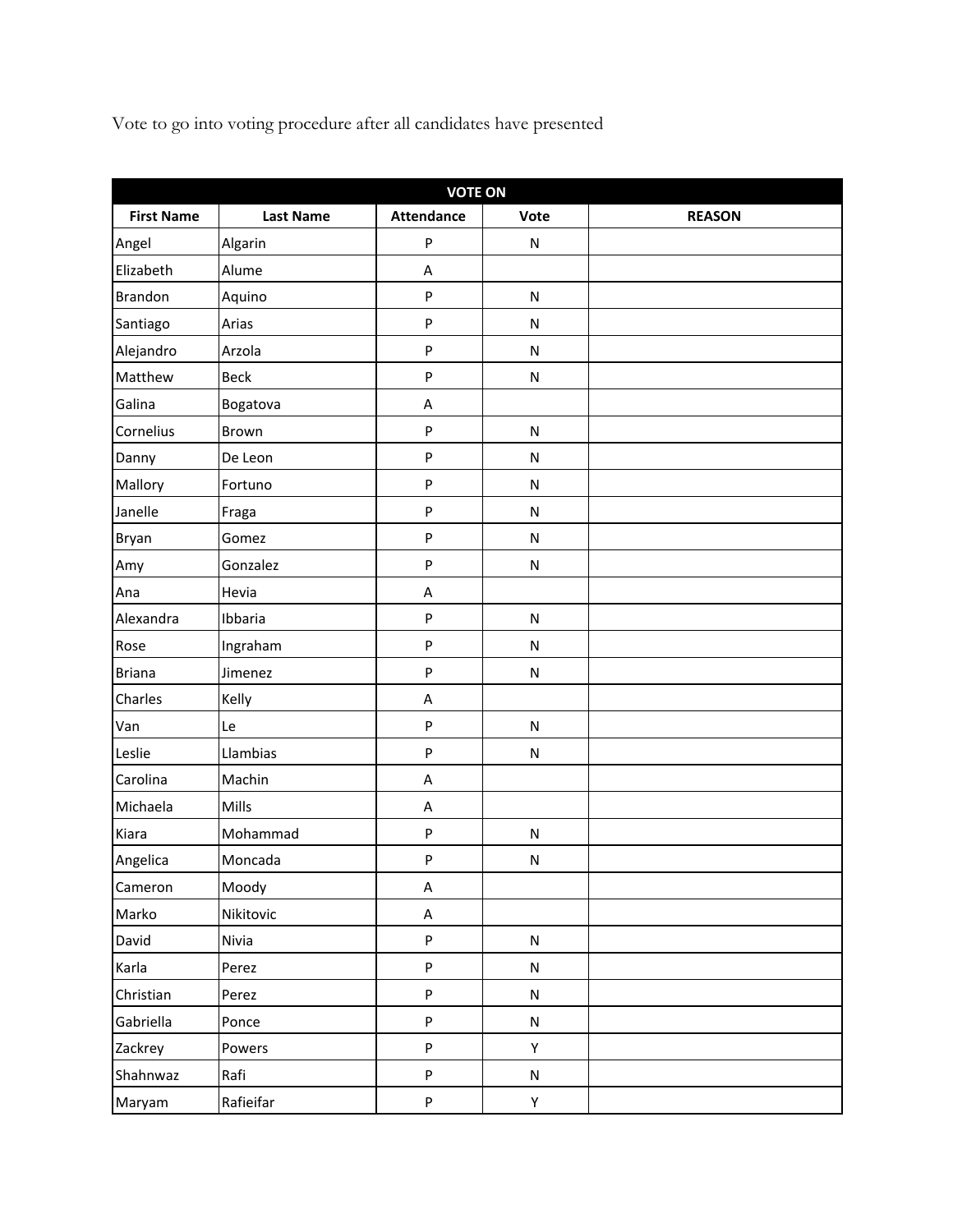| Molly                     | Schantz       | P              | N            |             |
|---------------------------|---------------|----------------|--------------|-------------|
| Jonathan                  | Soufia        | P              | $\checkmark$ |             |
| Elizabeth                 | Vazquez       | Α              |              |             |
| Sophia                    | Viterri       | P              | N            |             |
| <b>VACANT</b>             | <b>VACANT</b> |                |              |             |
|                           |               | YAY            | 3            |             |
| <b>QUORUM ESTABLISHED</b> |               | <b>NAY</b>     | 25           | <b>FAIL</b> |
|                           |               | <b>ABSTAIN</b> | 0            |             |

- ii. Elections Board
	- 1. Rachel Sky Rodrigues
		- a. Presentation
		- b. Question and Answer
		- c. Senator Algarin moves to go into a 2 minute discussion period. Senator Ingraham seconds. Motion passes.
		- d. Senator Fraga moves to go into voting procedure. Senator Schantz seconds. Motion passes.

| ٠      |  |
|--------|--|
| 1<br>٠ |  |

| <b>VOTE ON</b>    |                  |                   |           |               |  |
|-------------------|------------------|-------------------|-----------|---------------|--|
| <b>First Name</b> | <b>Last Name</b> | <b>Attendance</b> | Vote      | <b>REASON</b> |  |
| Angel             | Algarin          | ${\sf P}$         | Y         |               |  |
| Elizabeth         | Alume            | Α                 |           |               |  |
| <b>Brandon</b>    | Aquino           | ${\sf P}$         | Υ         |               |  |
| Santiago          | Arias            | $\mathsf{P}$      | Υ         |               |  |
| Alejandro         | Arzola           | ${\sf P}$         | Υ         |               |  |
| Matthew           | <b>Beck</b>      | P                 | Υ         |               |  |
| Galina            | Bogatova         | A                 |           |               |  |
| Cornelius         | Brown            | P                 | Υ         |               |  |
| Danny             | De Leon          | ${\sf P}$         | Υ         |               |  |
| Mallory           | Fortuno          | $\mathsf{P}$      | Υ         |               |  |
| Janelle           | Fraga            | ${\sf P}$         | Υ         |               |  |
| Bryan             | Gomez            | P                 | Υ         |               |  |
| Amy               | Gonzalez         | P                 | Υ         |               |  |
| Ana               | Hevia            | A                 |           |               |  |
| Alexandra         | Ibbaria          | P                 | Υ         |               |  |
| Rose              | Ingraham         | ${\sf P}$         | ${\sf N}$ |               |  |
| <b>Briana</b>     | Jimenez          | P                 | Υ         |               |  |
| Charles           | Kelly            | Α                 |           |               |  |
| Van               | Le               | P                 | Υ         |               |  |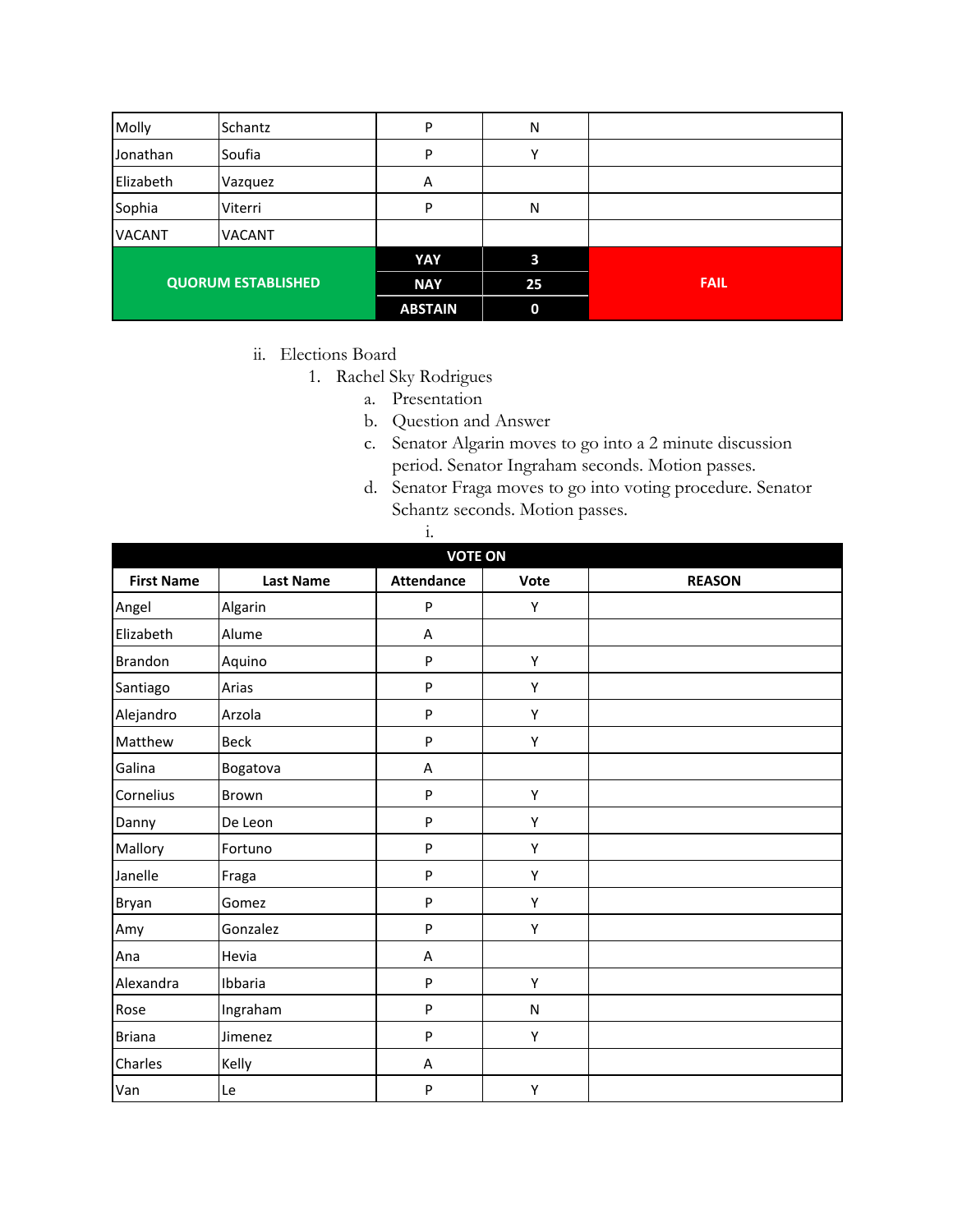|               |                           | <b>ABSTAIN</b> | $\mathbf 0$  |             |
|---------------|---------------------------|----------------|--------------|-------------|
|               | <b>QUORUM ESTABLISHED</b> | <b>NAY</b>     | $\mathbf{1}$ | <b>PASS</b> |
|               |                           | YAY            | 27           |             |
| <b>VACANT</b> | <b>VACANT</b>             |                |              |             |
| Sophia        | Viterri                   | ${\sf P}$      | Υ            |             |
| Elizabeth     | Vazquez                   | Α              |              |             |
| Jonathan      | Soufia                    | $\sf P$        | Υ            |             |
| Molly         | Schantz                   | ${\sf P}$      | Υ            |             |
| Maryam        | Rafieifar                 | ${\sf P}$      | Υ            |             |
| Shahnwaz      | Rafi                      | ${\sf P}$      | Υ            |             |
| Zackrey       | Powers                    | P              | Υ            |             |
| Gabriella     | Ponce                     | ${\sf P}$      | Υ            |             |
| Christian     | Perez                     | ${\sf P}$      | Υ            |             |
| Karla         | Perez                     | $\sf P$        | Υ            |             |
| David         | Nivia                     | ${\sf P}$      | Υ            |             |
| Marko         | Nikitovic                 | A              |              |             |
| Cameron       | Moody                     | A              |              |             |
| Angelica      | Moncada                   | P              | Υ            |             |
| Kiara         | Mohammad                  | $\mathsf{P}$   | Υ            |             |
| Michaela      | Mills                     | A              |              |             |
| Carolina      | Machin                    | A              |              |             |
| Leslie        | Llambias                  | $\mathsf{P}$   | Υ            |             |

ii. Confirmed with 27-1-0

*Point of Personal Privilege for Senator Soufia at 5:36pm; Returned at 5:40pm Point of Personal Privilege for Senator Fortuno at 5:37pm; Returned at 5:40pm Point of Personal Privilege for Senator Powers at 5:39pm; Returned at 5:52pm Point of Personal Privilege for Senator Brown at 5:39pm; Returned at 5:50pm*

#### 2. Brian Wolfson

- a. Presentation
- b. Question and Answer Period
	- i. Senator Ingraham moves to close question and answer period. Senator Fraga seconds. Motion passes.
- c. Senator moves to vote by unanimous consent. Senator Arzola seconds. Motion passes.
	- i. Confirmed
- 3. Geyris Batista
	- a. Presentation
	- b. Question and Answer Period
	- c. Senator Ingraham moves to go into a 5 minute discussion period. Senator DeLeon seconds. Motion passes.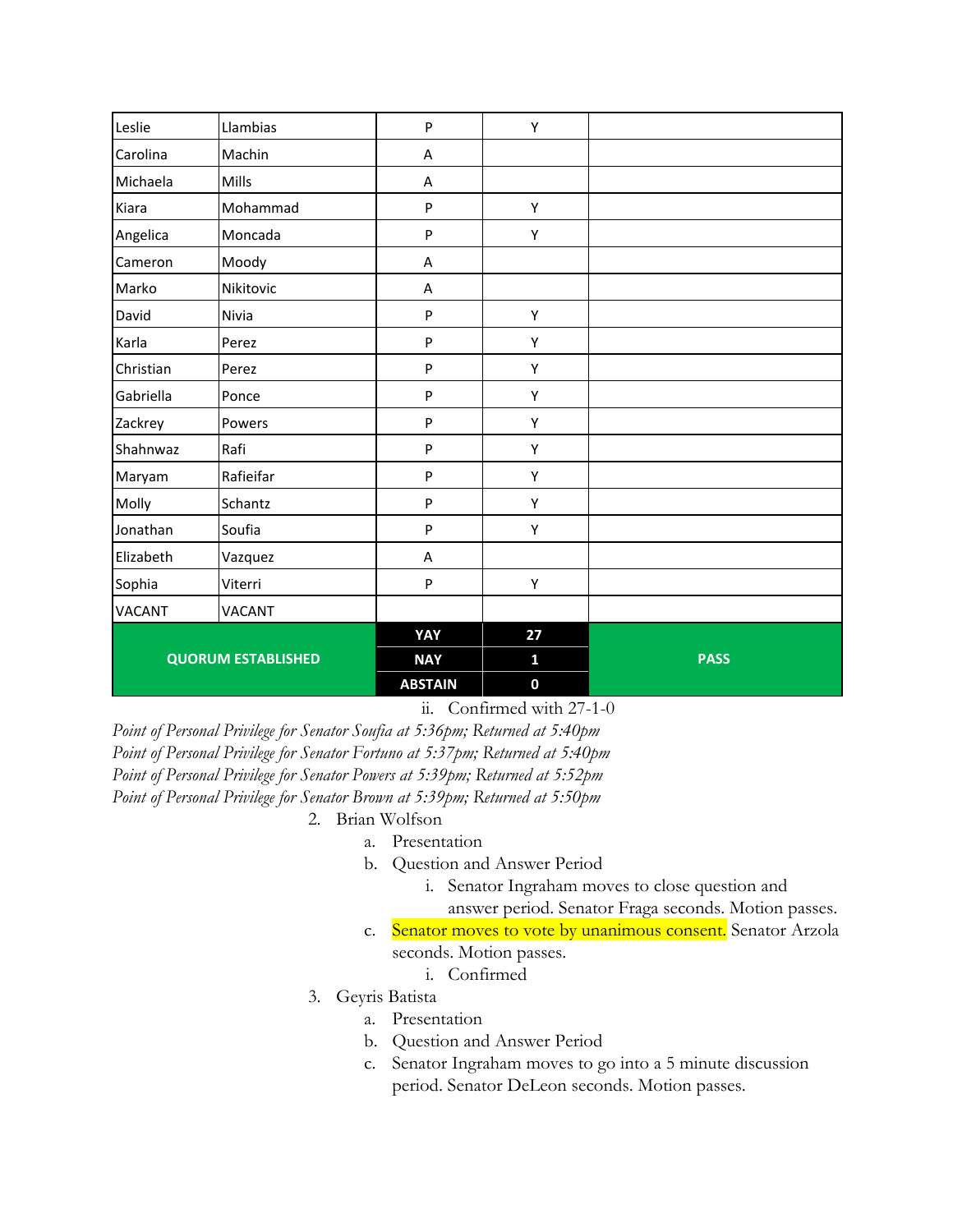| <b>VOTE ON</b>    |                  |                           |           |                              |  |
|-------------------|------------------|---------------------------|-----------|------------------------------|--|
| <b>First Name</b> | <b>Last Name</b> | <b>Attendance</b>         | Vote      | <b>REASON</b>                |  |
| Angel             | Algarin          | P                         | Υ         |                              |  |
| Elizabeth         | Alume            | Α                         |           |                              |  |
| <b>Brandon</b>    | Aquino           | P                         | Υ         |                              |  |
| Santiago          | Arias            | P                         | Υ         |                              |  |
| Alejandro         | Arzola           | P                         | N         |                              |  |
| Matthew           | <b>Beck</b>      | P                         | Υ         |                              |  |
| Galina            | Bogatova         | A                         |           |                              |  |
| Cornelius         | Brown            | P                         |           | Not present for presentation |  |
| Danny             | De Leon          | P                         | N         |                              |  |
| Mallory           | Fortuno          | P                         | N         |                              |  |
| Janelle           | Fraga            | P                         | Υ         |                              |  |
| Bryan             | Gomez            | P                         | N         |                              |  |
| Amy               | Gonzalez         | P                         | N         |                              |  |
| Ana               | Hevia            | Α                         |           |                              |  |
| Alexandra         | Ibbaria          | P                         | Υ         |                              |  |
| Rose              | Ingraham         | P                         | N         |                              |  |
| <b>Briana</b>     | Jimenez          | P                         | Υ         |                              |  |
| Charles           | Kelly            | A                         |           |                              |  |
| Van               | Le               | P                         | Υ         |                              |  |
| Leslie            | Llambias         | P                         | Υ         |                              |  |
| Carolina          | Machin           | Α                         |           |                              |  |
| Michaela          | Mills            | A                         |           |                              |  |
| Kiara             | Mohammad         | P                         | Υ         |                              |  |
| Angelica          | Moncada          | P                         | Υ         |                              |  |
| Cameron           | Moody            | A                         |           |                              |  |
| Marko             | Nikitovic        | Α                         |           |                              |  |
| David             | Nivia            | P                         | ${\sf N}$ |                              |  |
| Karla             | Perez            | P                         | ${\sf N}$ |                              |  |
| Christian         | Perez            | P                         | ${\sf N}$ |                              |  |
| Gabriella         | Ponce            | P                         | ${\sf N}$ |                              |  |
| Zackrey           | Powers           | P                         | A         | Not present for presentation |  |
| Shahnwaz          | Rafi             | P                         | Υ         |                              |  |
| Maryam            | Rafieifar        | P                         | Υ         |                              |  |
| Molly             | Schantz          | $\boldsymbol{\mathsf{P}}$ | Υ         |                              |  |

d. Senator Arias moves to go into voting procedure. Senator Llambias seconds. Motion passes.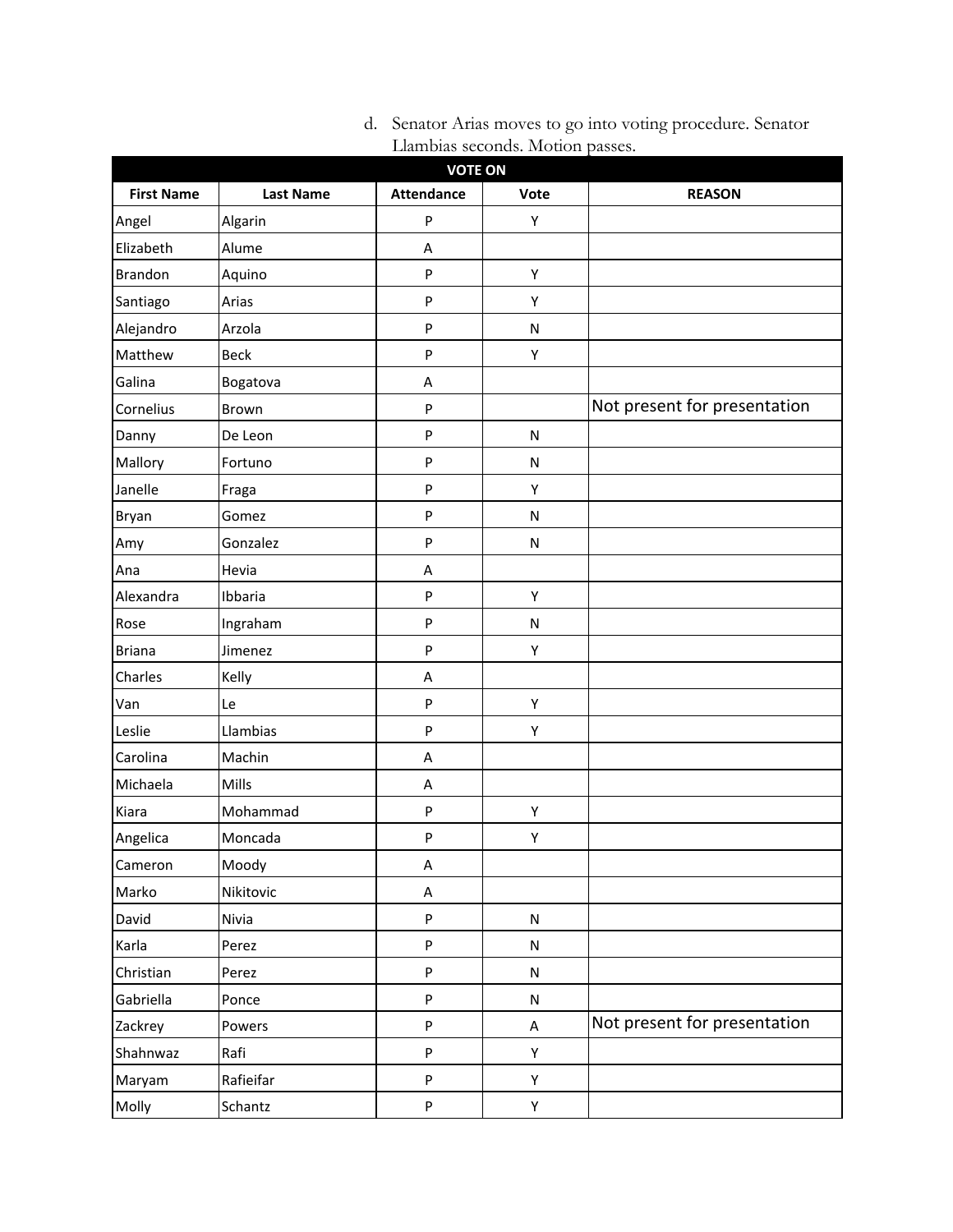| Jonathan                  | Soufia        | P              | ν  |             |
|---------------------------|---------------|----------------|----|-------------|
| Elizabeth                 | Vazquez       | Α              |    |             |
| Sophia                    | Viterri       | P              | v  |             |
| <b>VACANT</b>             | <b>VACANT</b> |                |    |             |
|                           |               | YAY            | 16 |             |
| <b>QUORUM ESTABLISHED</b> |               | <b>NAY</b>     | 10 | <b>PASS</b> |
|                           |               | <b>ABSTAIN</b> | 1  |             |

e. Confirmed with 16-10-1

Senator Brown moves to extend senate by 15 minutes. Senator Algarin seconds. Motion passes.

#### 4. Katerina Geisler

- a. Presentation
- b. Question and Answer Period
	- i. Senator Brown moves to close question and answer period. Senator Arias seconds. Motion passes.

| c.                |                  |                   |      |               |  |  |  |
|-------------------|------------------|-------------------|------|---------------|--|--|--|
|                   | <b>VOTE ON</b>   |                   |      |               |  |  |  |
| <b>First Name</b> | <b>Last Name</b> | <b>Attendance</b> | Vote | <b>REASON</b> |  |  |  |
| Angel             | Algarin          | P                 | Υ    |               |  |  |  |
| Elizabeth         | Alume            | A                 |      |               |  |  |  |
| <b>Brandon</b>    | Aquino           | $\mathsf{P}$      | Υ    |               |  |  |  |
| Santiago          | Arias            | P                 | Υ    |               |  |  |  |
| Alejandro         | Arzola           | P                 | Υ    |               |  |  |  |
| Matthew           | <b>Beck</b>      | P                 | Υ    |               |  |  |  |
| Galina            | Bogatova         | A                 |      |               |  |  |  |
| Cornelius         | Brown            | P                 | Υ    |               |  |  |  |
| Danny             | De Leon          | P                 | Υ    |               |  |  |  |
| Mallory           | Fortuno          | P                 | Υ    |               |  |  |  |
| Janelle           | Fraga            | P                 | Υ    |               |  |  |  |
| Bryan             | Gomez            | P                 | Υ    |               |  |  |  |
| Amy               | Gonzalez         | P                 | Υ    |               |  |  |  |
| Ana               | Hevia            | A                 |      |               |  |  |  |
| Alexandra         | Ibbaria          | P                 | Υ    |               |  |  |  |
| Rose              | Ingraham         | P                 | Υ    |               |  |  |  |
| <b>Briana</b>     | Jimenez          | P                 | Υ    |               |  |  |  |
| Charles           | Kelly            | A                 |      |               |  |  |  |
| Van               | Le               | ${\sf P}$         | Υ    |               |  |  |  |
| Leslie            | Llambias         | ${\sf P}$         | Υ    |               |  |  |  |
| Carolina          | Machin           | A                 |      |               |  |  |  |
| Michaela          | Mills            | A                 |      |               |  |  |  |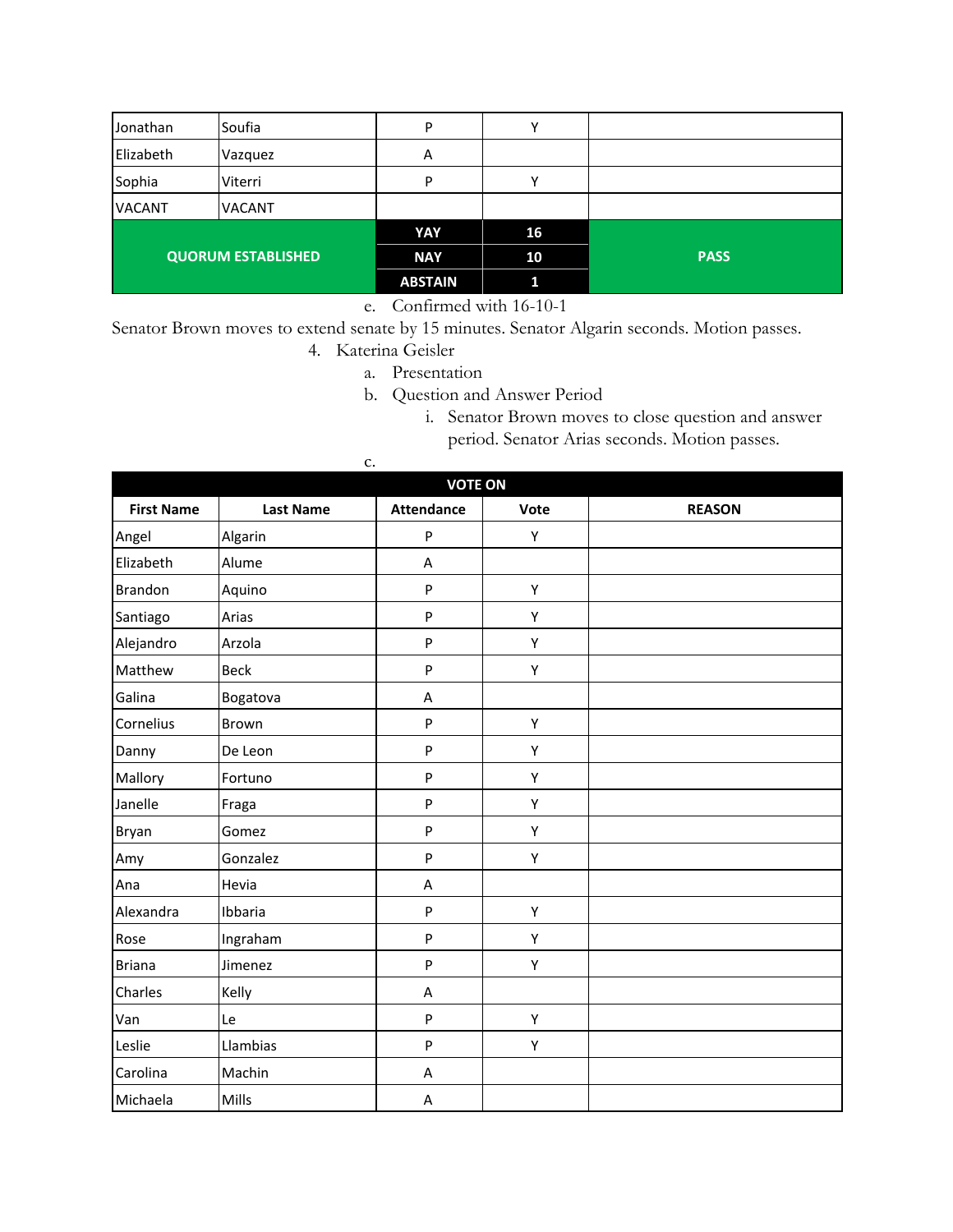| Kiara                     | Mohammad      | $\mathsf{P}$   | Υ           |             |
|---------------------------|---------------|----------------|-------------|-------------|
| Angelica                  | Moncada       | $\sf P$        | Υ           |             |
| Cameron                   | Moody         | A              |             |             |
| Marko                     | Nikitovic     | A              |             |             |
| David                     | Nivia         | ${\sf P}$      | Υ           |             |
| Karla                     | Perez         | ${\sf P}$      | Υ           |             |
| Christian                 | Perez         | $\mathsf{P}$   | Υ           |             |
| Gabriella                 | Ponce         | $\sf P$        | Υ           |             |
| Zackrey                   | Powers        | ${\sf P}$      | Υ           |             |
| Shahnwaz                  | Rafi          | $\mathsf{P}$   | Υ           |             |
| Maryam                    | Rafieifar     | $\sf P$        | Υ           |             |
| Molly                     | Schantz       | P              | Υ           |             |
| Jonathan                  | Soufia        | ${\sf P}$      | Υ           |             |
| Elizabeth                 | Vazquez       | Α              |             |             |
| Sophia                    | Viterri       | P              | Υ           |             |
| <b>VACANT</b>             | <b>VACANT</b> |                |             |             |
|                           |               | YAY            | 28          |             |
| <b>QUORUM ESTABLISHED</b> |               | <b>NAY</b>     | $\mathbf 0$ | <b>PASS</b> |
|                           |               | <b>ABSTAIN</b> | $\bf{0}$    |             |

d. Confirmed

- 5. Paul A. Wright, Jr.
	- a. Presentation
	- b. Question and Answer Period
		- i. Senator Arzola moves to close question and answer period. Senator Ingraham seconds. Motion passes.
	- c. Senator Arias moves to go into a 2 minute discussion period. Senator Fraga seconds. Motion passes.
	- d. Senator? moves to extend senate by 2 minutes. Senator Ingraham seconds. Motion passes.
	- e. Senator Aquino moves to vote by unanimous consent. Senator Brown seconds. Motion passes.
		- i. Confirmed
	- f. Senator Ingraham moves to extend senate by 15 minutes. Senator Powers seconds. Motion passes.
- i. **VOTE ON First Name Last Name Attendance Vote REASON** Angel | Algarin | P | Y Elizabeth Alume A Brandon | Aquino | P | Y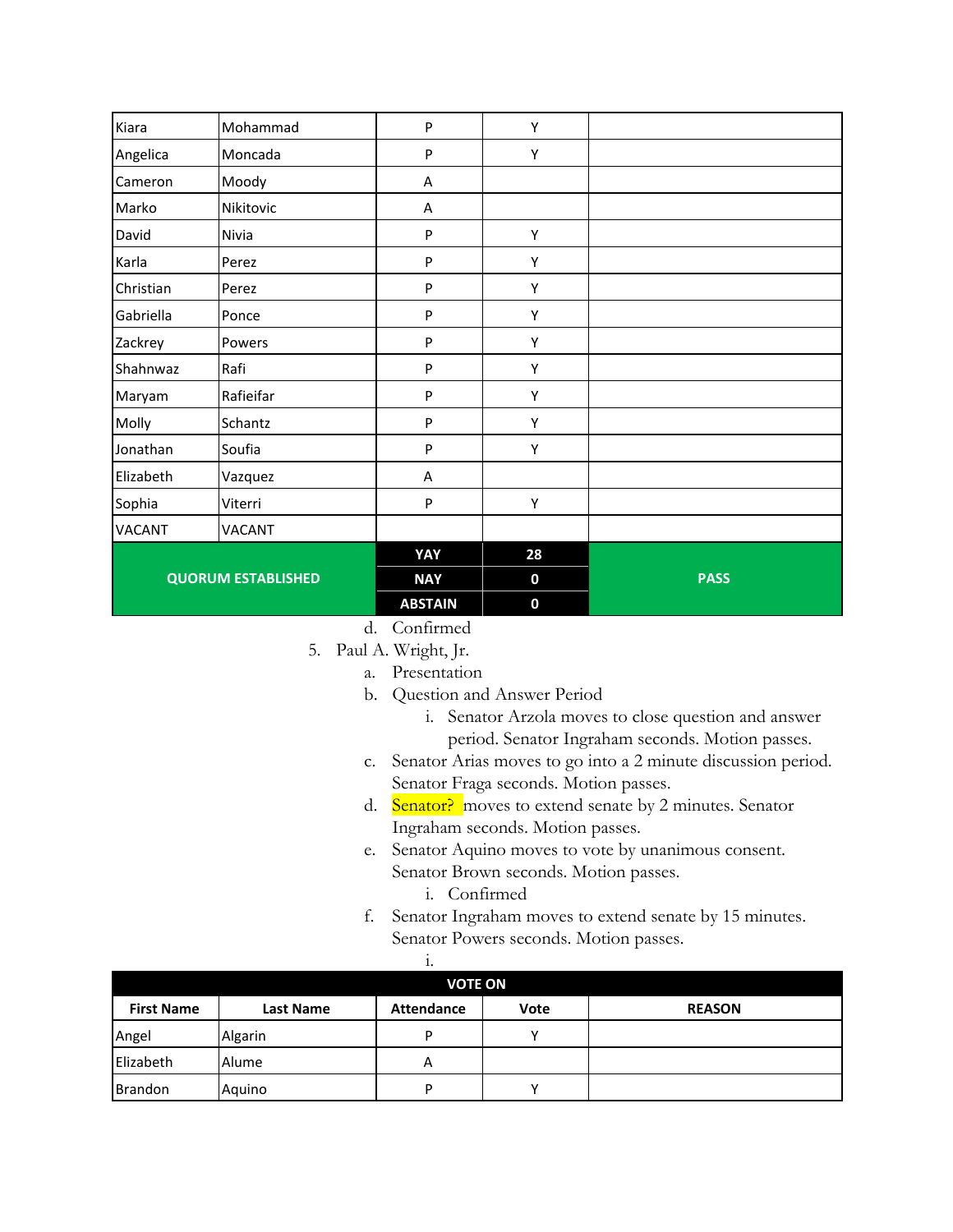|               | <b>QUORUM ESTABLISHED</b> | <b>NAY</b> | 10        | <b>PASS</b> |
|---------------|---------------------------|------------|-----------|-------------|
|               |                           | YAY        | 18        |             |
| <b>VACANT</b> | <b>VACANT</b>             |            |           |             |
| Sophia        | Viterri                   | P          | N         |             |
| Elizabeth     | Vazquez                   | A          |           |             |
| Jonathan      | Soufia                    | P          | ${\sf N}$ |             |
| Molly         | Schantz                   | P          | ${\sf N}$ |             |
| Maryam        | Rafieifar                 | P          | ${\sf N}$ |             |
| Shahnwaz      | Rafi                      | P          | Υ         |             |
| Zackrey       | Powers                    | P          | Υ         |             |
| Gabriella     | Ponce                     | P          | Υ         |             |
| Christian     | Perez                     | P          | Υ         |             |
| Karla         | Perez                     | ${\sf P}$  | Υ         |             |
| David         | Nivia                     | P          | Υ         |             |
| Marko         | Nikitovic                 | A          |           |             |
| Cameron       | Moody                     | $\sf A$    |           |             |
| Angelica      | Moncada                   | ${\sf P}$  | Υ         |             |
| Kiara         | Mohammad                  | P          | Υ         |             |
| Michaela      | Mills                     | A          |           |             |
| Carolina      | Machin                    | A          |           |             |
| Leslie        | Llambias                  | P          | Υ         |             |
| Van           | Le                        | P          | Υ         |             |
| Charles       | Kelly                     | A          |           |             |
| <b>Briana</b> | Jimenez                   | P          | Υ         |             |
| Rose          | Ingraham                  | P          | Υ         |             |
| Alexandra     | Ibbaria                   | P          | Υ         |             |
| Ana           | Hevia                     | A          |           |             |
| Amy           | Gonzalez                  | P          | N         |             |
| Bryan         | Gomez                     | P          | Υ         |             |
| Janelle       | Fraga                     | P          | Υ         |             |
| Mallory       | Fortuno                   | P          | ${\sf N}$ |             |
| Danny         | De Leon                   | P          | Υ         |             |
| Cornelius     | Brown                     | P          | ${\sf N}$ |             |
| Galina        | Bogatova                  | A          |           |             |
| Matthew       | Beck                      | P          | ${\sf N}$ |             |
| Alejandro     | Arzola                    | P          | ${\sf N}$ |             |
| Santiago      | Arias                     | P          | N         |             |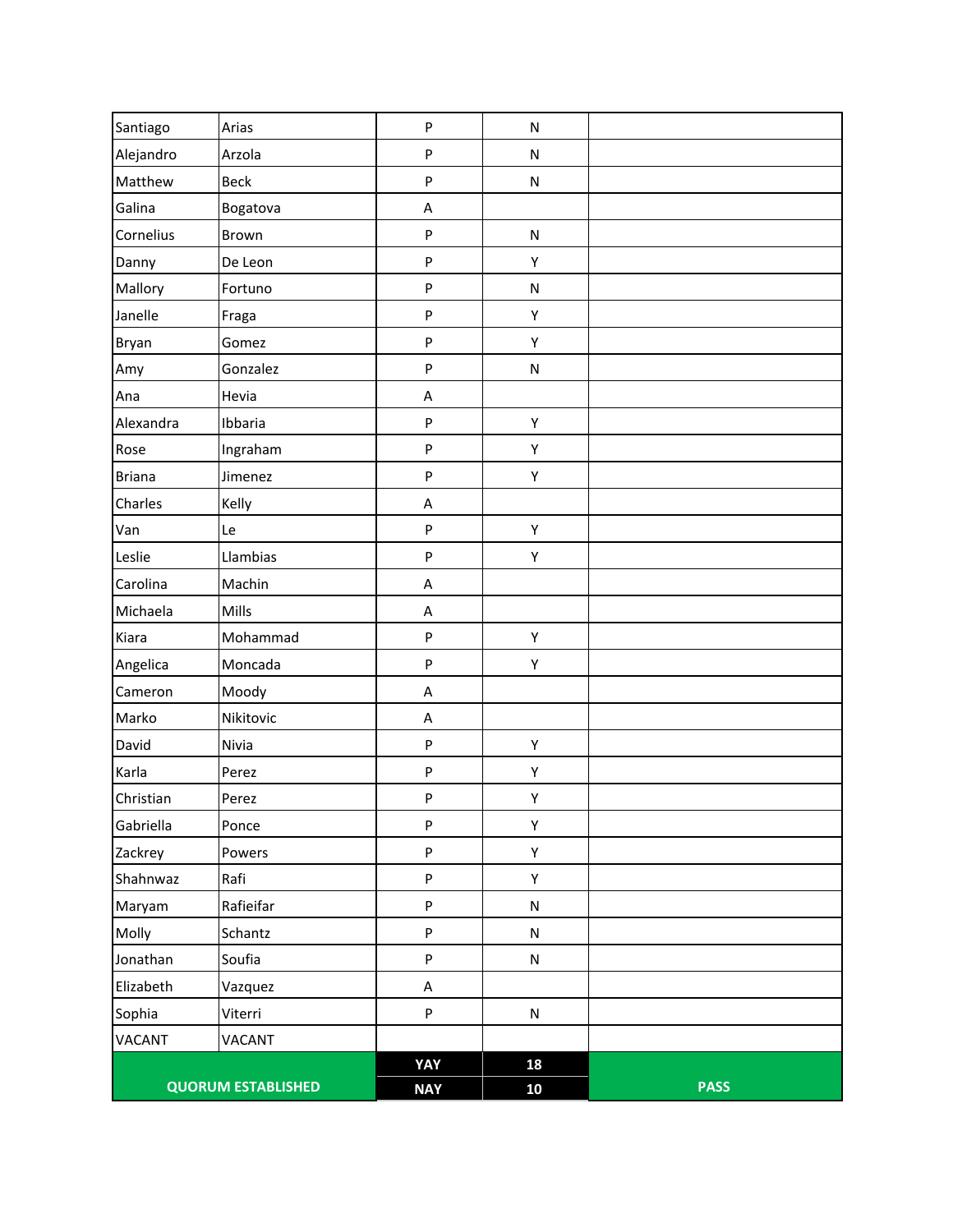# **ABSTAIN 0**

## ii. Confirmed with 18-10-0

iii. Senator Gomez moves to discharge SR3604 from rules and legislation. Senator ? seconds.

1.

| <b>VOTE ON</b>    |                  |                           |      |               |  |
|-------------------|------------------|---------------------------|------|---------------|--|
| <b>First Name</b> | <b>Last Name</b> | <b>Attendance</b>         | Vote | <b>REASON</b> |  |
| Angel             | Algarin          | ${\sf P}$                 | Υ    |               |  |
| Elizabeth         | Alume            | A                         |      |               |  |
| <b>Brandon</b>    | Aquino           | ${\sf P}$                 | Υ    |               |  |
| Santiago          | Arias            | ${\sf P}$                 | Υ    |               |  |
| Alejandro         | Arzola           | ${\sf P}$                 | Υ    |               |  |
| Matthew           | <b>Beck</b>      | ${\sf P}$                 | Υ    |               |  |
| Galina            | Bogatova         | $\boldsymbol{\mathsf{A}}$ |      |               |  |
| Cornelius         | Brown            | ${\sf P}$                 | Υ    |               |  |
| Danny             | De Leon          | ${\sf P}$                 | Υ    |               |  |
| Mallory           | Fortuno          | $\boldsymbol{\mathsf{P}}$ | Υ    |               |  |
| Janelle           | Fraga            | ${\sf P}$                 | Υ    |               |  |
| Bryan             | Gomez            | ${\sf P}$                 | Υ    |               |  |
| Amy               | Gonzalez         | ${\sf P}$                 | Υ    |               |  |
| Ana               | Hevia            | A                         |      |               |  |
| Alexandra         | Ibbaria          | ${\sf P}$                 | Υ    |               |  |
| Rose              | Ingraham         | ${\sf P}$                 | Υ    |               |  |
| <b>Briana</b>     | Jimenez          | ${\sf P}$                 | Υ    |               |  |
| Charles           | Kelly            | A                         |      |               |  |
| Van               | Le               | ${\sf P}$                 | Υ    |               |  |
| Leslie            | Llambias         | ${\sf P}$                 | Υ    |               |  |
| Carolina          | Machin           | Α                         |      |               |  |
| Michaela          | Mills            | A                         |      |               |  |
| Kiara             | Mohammad         | ${\sf P}$                 | Υ    |               |  |
| Angelica          | Moncada          | ${\sf P}$                 | Υ    |               |  |
| Cameron           | Moody            | A                         |      |               |  |
| Marko             | Nikitovic        | A                         |      |               |  |
| David             | Nivia            | ${\sf P}$                 | Υ    |               |  |
| Karla             | Perez            | P                         | Y    |               |  |
| Christian         | Perez            | P                         | Υ    |               |  |
| Gabriella         | Ponce            | ${\sf P}$                 | Υ    |               |  |
| Zackrey           | Powers           | P                         | Υ    |               |  |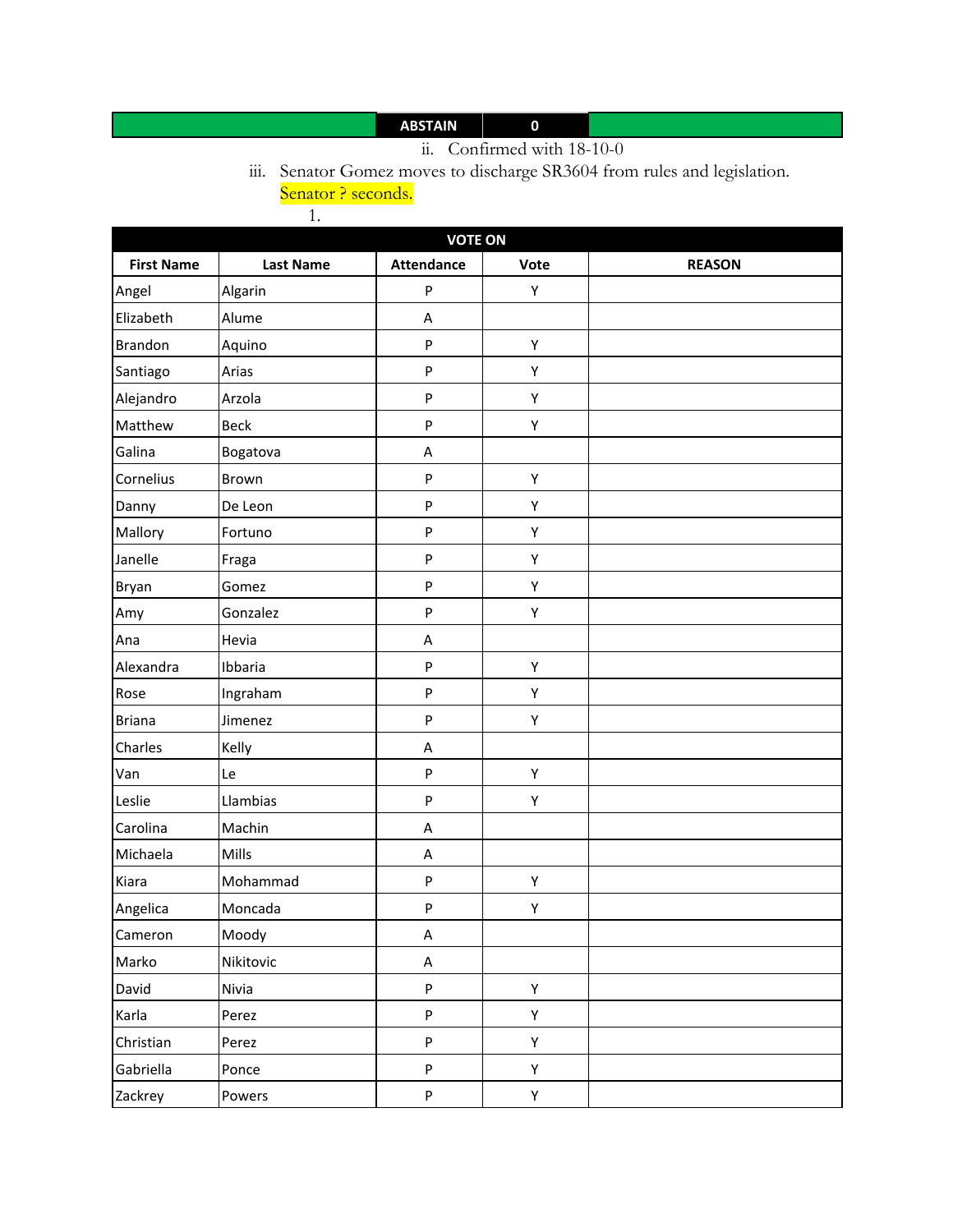| Shahnwaz                  | Rafi          | P              | Υ                |             |
|---------------------------|---------------|----------------|------------------|-------------|
| Maryam                    | Rafieifar     | P              | Υ                |             |
| Molly                     | Schantz       | P              | Υ                |             |
| Jonathan                  | Soufia        | P              | ٧                |             |
| Elizabeth                 | Vazquez       | Α              |                  |             |
| Sophia                    | Viterri       | P              | Υ                |             |
| <b>VACANT</b>             | <b>VACANT</b> |                |                  |             |
|                           |               | YAY            | 28               |             |
| <b>QUORUM ESTABLISHED</b> |               | <b>NAY</b>     | $\boldsymbol{0}$ | <b>PASS</b> |
|                           |               | <b>ABSTAIN</b> | $\mathbf 0$      |             |

- iv. SR3604
	- 1. Senator Schantz moves to bypass second reading. Senator Algarin seconds. Motion passes.
	- 2. Senator Algarin moves to go into voting procedure. Senator Powers seconds. Motion passes.

|                   | a.               |                   |      |               |  |  |  |
|-------------------|------------------|-------------------|------|---------------|--|--|--|
|                   | <b>VOTE ON</b>   |                   |      |               |  |  |  |
| <b>First Name</b> | <b>Last Name</b> | <b>Attendance</b> | Vote | <b>REASON</b> |  |  |  |
| Angel             | Algarin          | P                 | Υ    |               |  |  |  |
| Elizabeth         | Alume            | A                 |      |               |  |  |  |
| <b>Brandon</b>    | Aquino           | P                 | Υ    |               |  |  |  |
| Santiago          | Arias            | P                 | Υ    |               |  |  |  |
| Alejandro         | Arzola           | P                 | N    |               |  |  |  |
| Matthew           | <b>Beck</b>      | P                 | Υ    |               |  |  |  |
| Galina            | Bogatova         | A                 |      |               |  |  |  |
| Cornelius         | Brown            | P                 | Υ    |               |  |  |  |
| Danny             | De Leon          | P                 | Υ    |               |  |  |  |
| Mallory           | Fortuno          | P                 | Υ    |               |  |  |  |
| Janelle           | Fraga            | P                 | Υ    |               |  |  |  |
| Bryan             | Gomez            | P                 | Υ    |               |  |  |  |
| Amy               | Gonzalez         | P                 | Υ    |               |  |  |  |
| Ana               | Hevia            | A                 |      |               |  |  |  |
| Alexandra         | Ibbaria          | P                 | Υ    |               |  |  |  |
| Rose              | Ingraham         | P                 | Υ    |               |  |  |  |
| <b>Briana</b>     | Jimenez          | P                 | Υ    |               |  |  |  |
| Charles           | Kelly            | A                 |      |               |  |  |  |
| Van               | Le               | P                 | Υ    |               |  |  |  |
| Leslie            | Llambias         | P                 | Υ    |               |  |  |  |